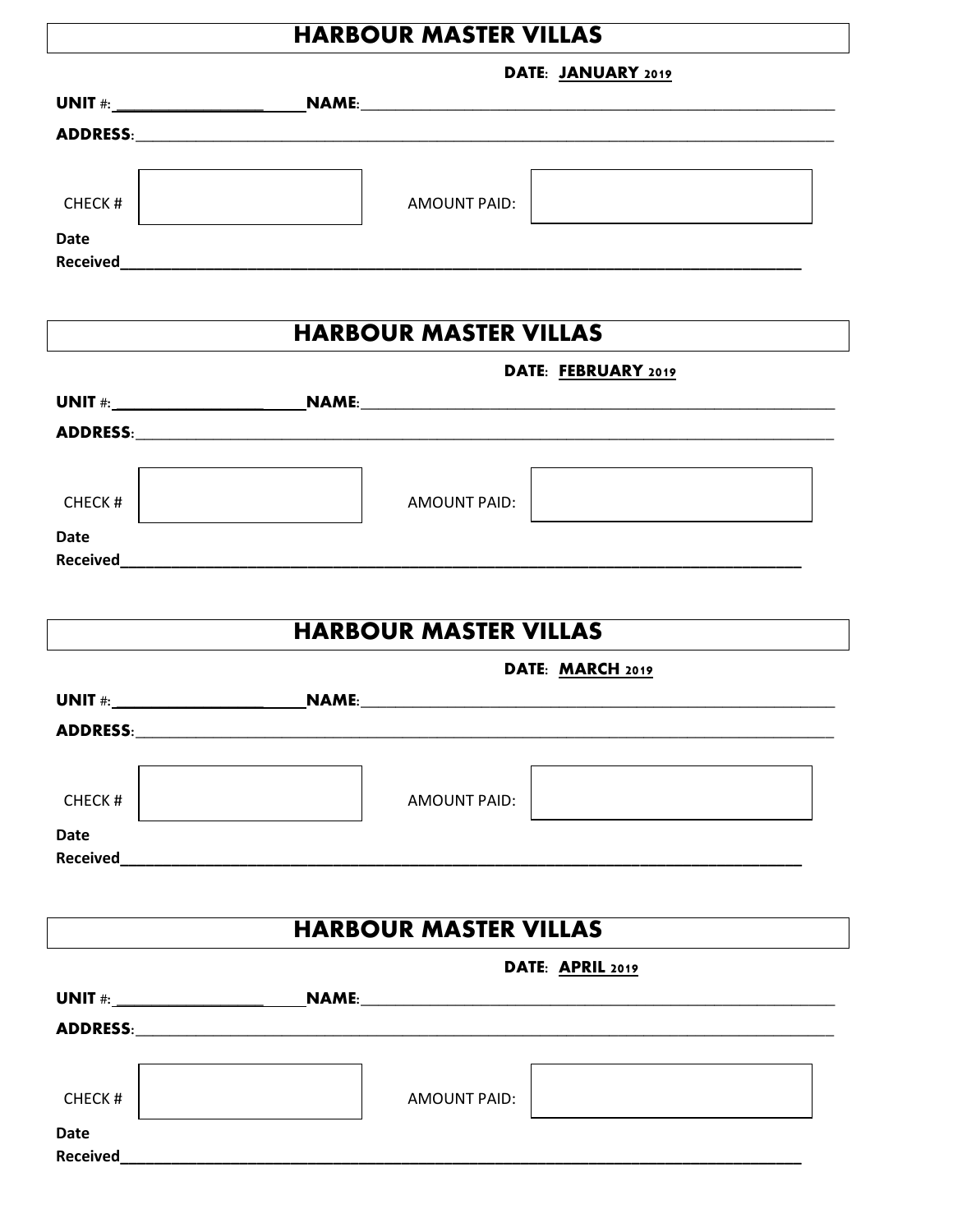## **HARBOUR MASTER VILLAS**

DATE. MAY 2010

|                    | <b>DAIE: MAT 2019</b>                  |  |
|--------------------|----------------------------------------|--|
|                    |                                        |  |
|                    |                                        |  |
|                    |                                        |  |
|                    |                                        |  |
| CHECK <sup>#</sup> | AMOUNT PAID:                           |  |
| Date               |                                        |  |
|                    |                                        |  |
|                    | <b>HARBOUR MASTER VILLAS</b>           |  |
|                    |                                        |  |
|                    | DATE: JUNE 2019                        |  |
|                    |                                        |  |
|                    |                                        |  |
|                    |                                        |  |
|                    |                                        |  |
| CHECK#             | <b>AMOUNT PAID:</b>                    |  |
| <b>Date</b>        |                                        |  |
|                    |                                        |  |
|                    |                                        |  |
|                    | <b>HARBOUR MASTER VILLAS</b>           |  |
|                    |                                        |  |
|                    | DATE: JULY 2019                        |  |
|                    |                                        |  |
|                    |                                        |  |
|                    |                                        |  |
|                    |                                        |  |
| CHECK#             | <b>AMOUNT PAID:</b>                    |  |
| <b>Date</b>        |                                        |  |
|                    | Received <b>Executive Section 2008</b> |  |
|                    |                                        |  |
|                    | <b>HARBOUR MASTER VILLAS</b>           |  |
|                    |                                        |  |
|                    | DATE: AUGUST 2019                      |  |
|                    |                                        |  |
|                    |                                        |  |
|                    |                                        |  |
|                    |                                        |  |
|                    |                                        |  |
| CHECK#             | <b>AMOUNT PAID:</b>                    |  |
| <b>Date</b>        |                                        |  |
|                    |                                        |  |